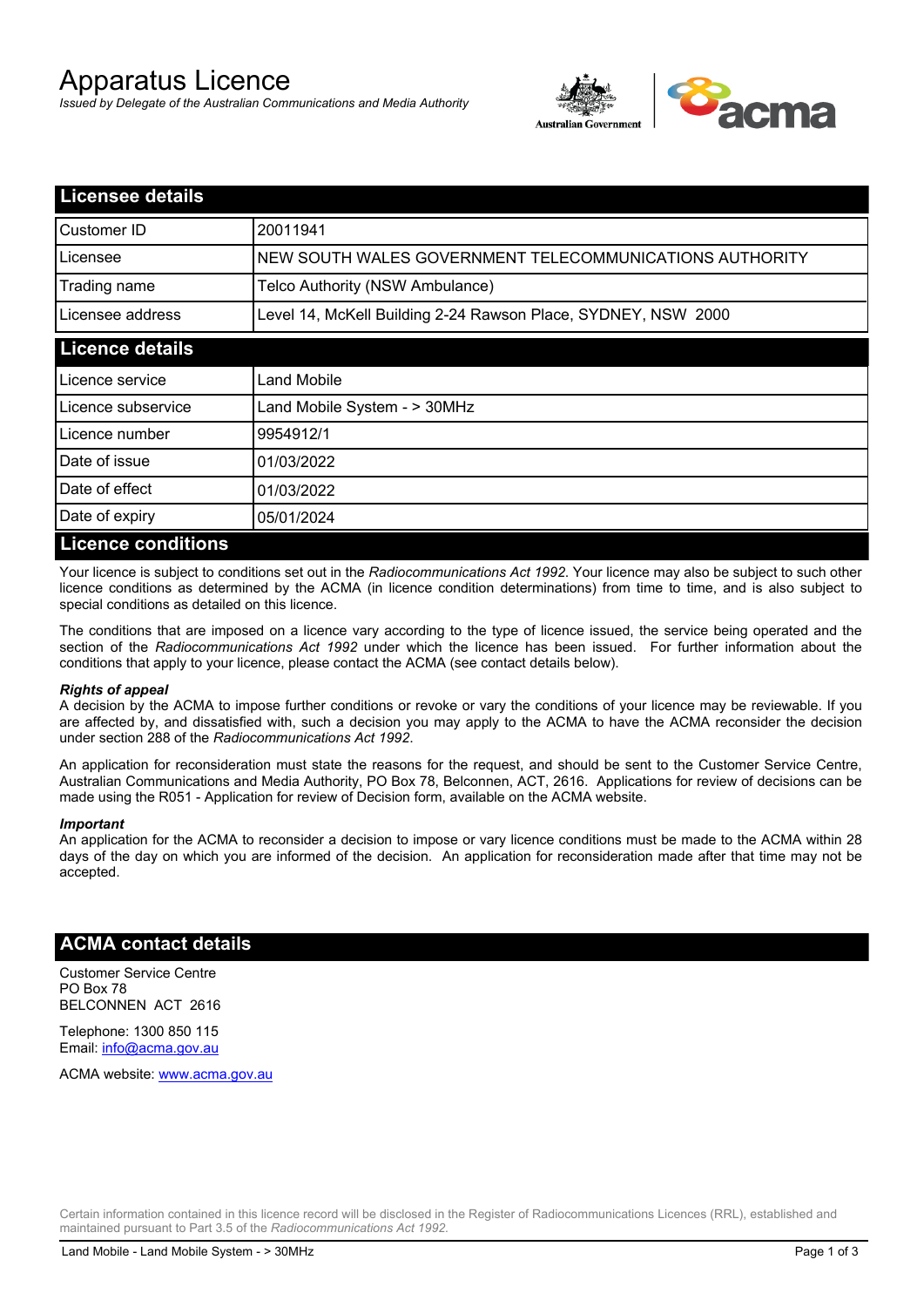# **Advisory Notes applying to licence no.: 9954912/1**

Conditions applicable to the operation of Land Mobile System station(s) authorised under this licence can be found in the Radiocommunications Licence Conditions (Apparatus Licence) Determination and the Radiocommunications Licence Conditions (Land Mobile Licence) Determination. Copies of these determinations are available from the ACMA and from the ACMA home page (www.acma.gov.au).